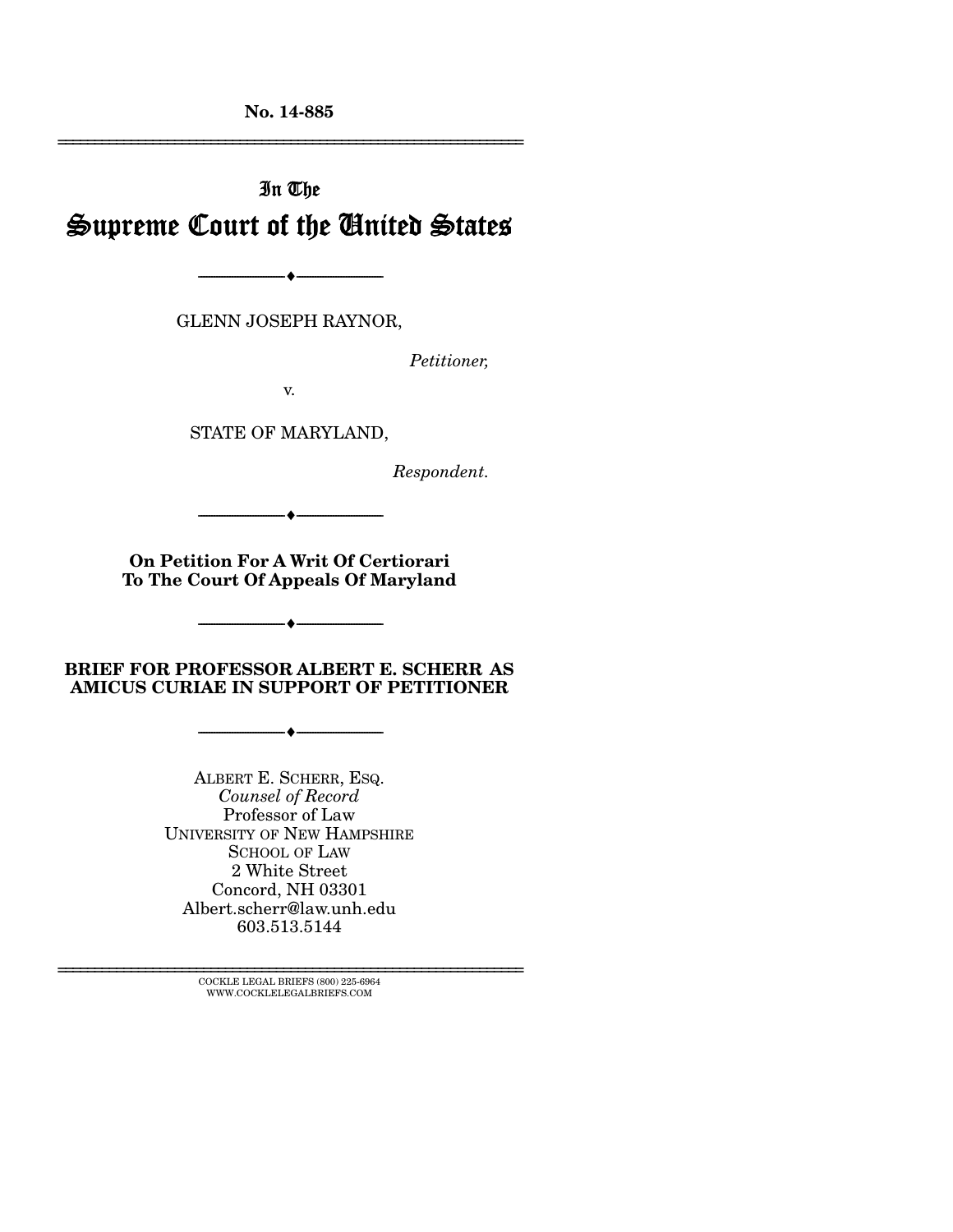# TABLE OF CONTENTS

|                                                                                                                                                                                                                           | ii             |
|---------------------------------------------------------------------------------------------------------------------------------------------------------------------------------------------------------------------------|----------------|
| Interest and Identity of Amicus Curiae                                                                                                                                                                                    | 1              |
| Introduction and Summary of Argument                                                                                                                                                                                      | $\overline{2}$ |
|                                                                                                                                                                                                                           | $\overline{4}$ |
| The Maryland Court Of Appeals' Rule Is<br>I.<br>Contrary To This Court's Fourth Amend-<br>ment Jurisprudence As Articulated In The<br><i>Riley-King-Jones Trilogy </i>                                                    | 4              |
| A. Riley v. California and Information                                                                                                                                                                                    | 4              |
| B. United States v. Jones and Publicly<br>Available Information                                                                                                                                                           | 6              |
| C. Maryland v. King and Controlled<br>Uncontrolled Data Collection                                                                                                                                                        | 8              |
| The Maryland Court Of Appeals And The<br>II.<br>United States Court Of Appeals For The<br>Fourth Circuit Decisions In Unregulated<br>Surreptitious DNA Harvesting Cases Con-<br>flict And That Conflict Merits Resolution | 11             |
|                                                                                                                                                                                                                           | 13             |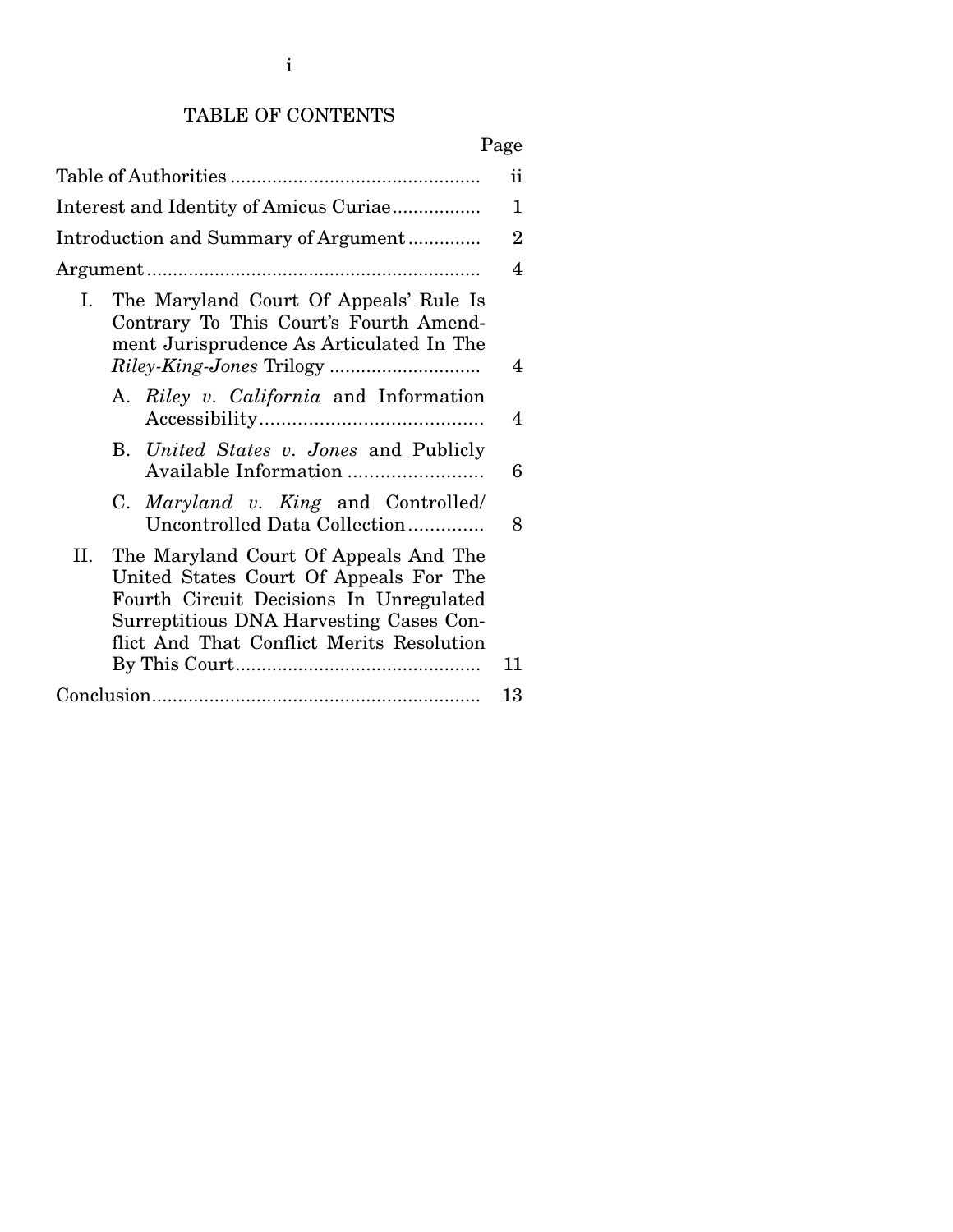# TABLE OF AUTHORITIES

### Page

# CASES

| Kyllo v. United States, 533 U.S. 27 (2001)7, 9, 10                                                  |
|-----------------------------------------------------------------------------------------------------|
| Maryland v. King, 133 S. Ct. 1958 (2013)  passim                                                    |
| Raynor v. Maryland, 99 A.3d 753 (Md.                                                                |
| <i>Riley v. California</i> , 134 S. Ct. 2473 (2014)3, 4, 5, 6, 11                                   |
| State v. Vandebogart, 139 N.H. 145, 652 A.2d                                                        |
| United States v. Davis, 690 F.3d 226 (4th Cir.                                                      |
| United States v. Jones, 132 S. Ct. 945 (2012)3, 4, 6, 7, 11                                         |
| United States v. Shea, 957 F. Supp. 331 (D. N.H.<br>1997), affirmed, 211 F.3d 658 (1st Cir. 2000) 2 |
|                                                                                                     |

# CONSTITUTIONAL PROVISIONS

U.S. Const. amend. IV ........................................ *passim*

### OTHER AUTHORITIES

| Albert E. Scherr, <i>Genetic Privacy &amp; The Fourth</i>  |  |
|------------------------------------------------------------|--|
| Amendment: Unregulated Surreptitious DNA                   |  |
| <i>Harvesting</i> , 47 Ga. L. Rev. 445 (2013) 1, 5, 10, 11 |  |

"Police Agencies Are Assembling Records of DNA," *The New York Times,* June 12, 2013 ........... 10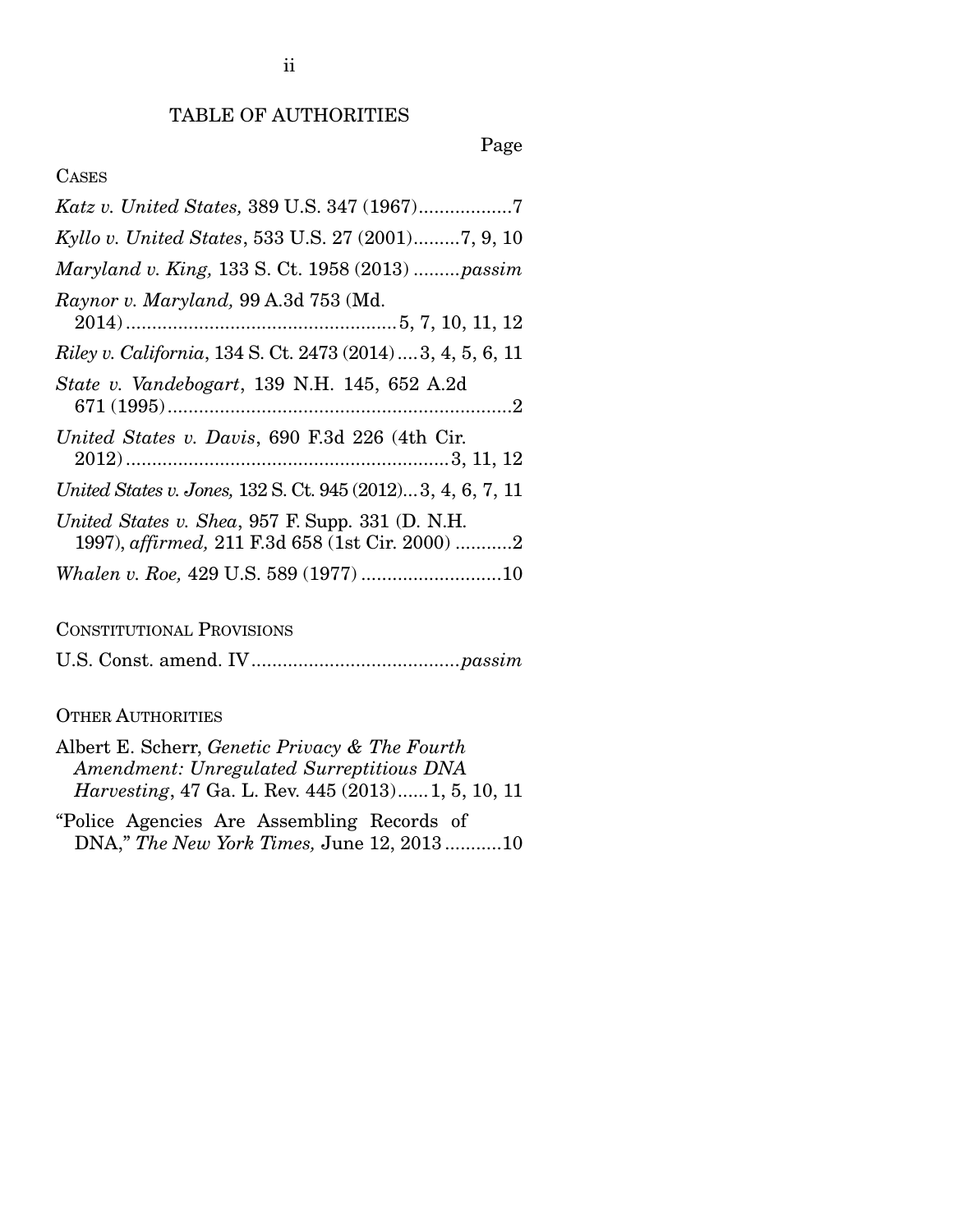TABLE OF AUTHORITIES – Continued

Page

Stephen Mercer & Jessica Gabel, Shadow Dwellers: *The Underregulated World of State and Local DNA Databases*, 69 N.Y.U. Ann. Surv. Am. L. 639 (forthcoming 2014) ...................... 12

iii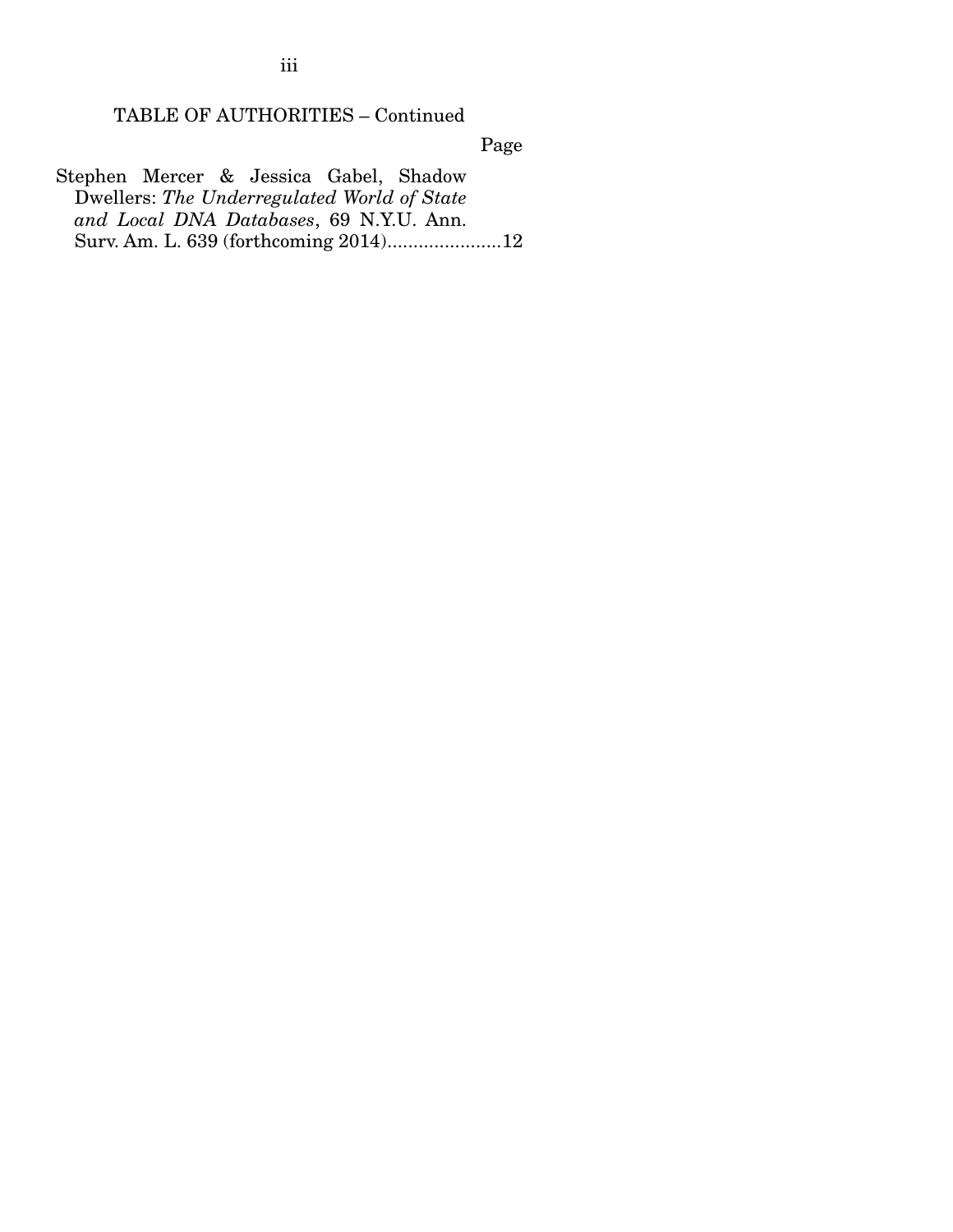### **INTEREST AND IDENTITY OF AMICUS CURIAE**<sup>1</sup>

 Counsel is a law professor at the University of New Hampshire School of Law and a member of the U.S. Supreme Court bar. He has spent the last twenty years focused on policy and law development in the area of genetic privacy, through litigation, scholarship and teaching. He has lectured, taught and written in the area of genetic privacy, particularly with regard to the Fourth Amendment. That background gives him a deep interest in a thoughtful resolution of the petition.

 Professor Scherr received a two-year NIH ELSI (Ethical, Legal and Social Implications) grant to study the Constitution and genetic privacy, one result of which was a 2013 article: Albert E. Scherr, *Genetic Privacy & The Fourth Amendment: Unregulated Surreptitious DNA Harvesting*, 47 Ga. L. Rev. 445 (2013), the very subject of the above-captioned petition.

 He was also the co-founder and co-investigator with a moral philosopher and geneticist on a sequence of three three-year NIH ELSI grants at Dartmouth College to train domestic and international undergraduate

<sup>&</sup>lt;sup>1</sup> The parties were notified ten days prior to the due date of this brief of the intention to file. The parties have consented to the filing of this brief. No counsel for a party authored this brief in whole or in part, and no counsel or party made a monetary contribution intended to fund the preparation or submission of this brief. No person other than amicus curiae made a monetary contribution to its preparation or submission.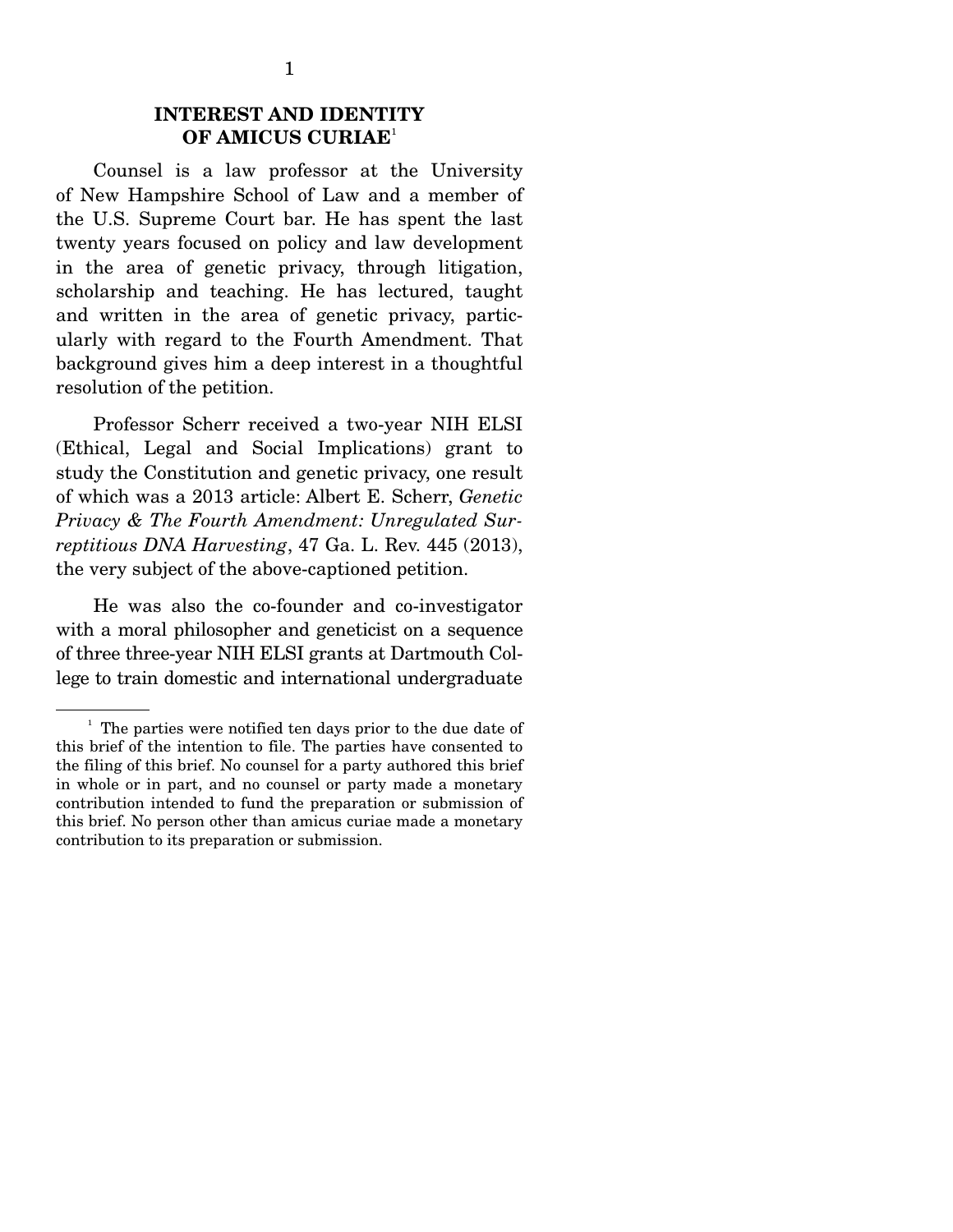faculty on the substance and technique of teaching ELSI issues at the graduate and undergraduate levels. He continues to lecture at undergraduate institutions around the country on genetic privacy issues. He has also taught the foundational course in Criminal Procedure for many years at the University of New Hampshire School of Law.

 Professor Scherr also litigated a number of forensic DNA admissibility issues in state and federal courts. *See, e.g.*, *State v. Vandebogart*, 139 N.H. 145, 652 A.2d 671 (1995); *United States v. Shea*, 957 F. Supp. 331 (D. N.H. 1997), *affirmed,* 211 F.3d 658 (1st Cir. 2000). He was on the board of the national ACLU for six years and during that time chaired its Patents & Civil Liberties Committee.

 By virtue of his litigation, scholarship and policy work, Professor Scherr is uniquely situated to offer a rich and well-developed perspective on the issues raised in petitioner's case.



### **INTRODUCTION AND SUMMARY OF ARGUMENT**

 Professor Scherr agrees with petitioner that review is warranted because the Maryland Court of Appeals decision is erroneous. The Fourth Amendment does not sanction police harvesting of DNA without probable cause and a warrant and without the subject's knowledge or consent, to be used however the authorities deem appropriate and without restriction.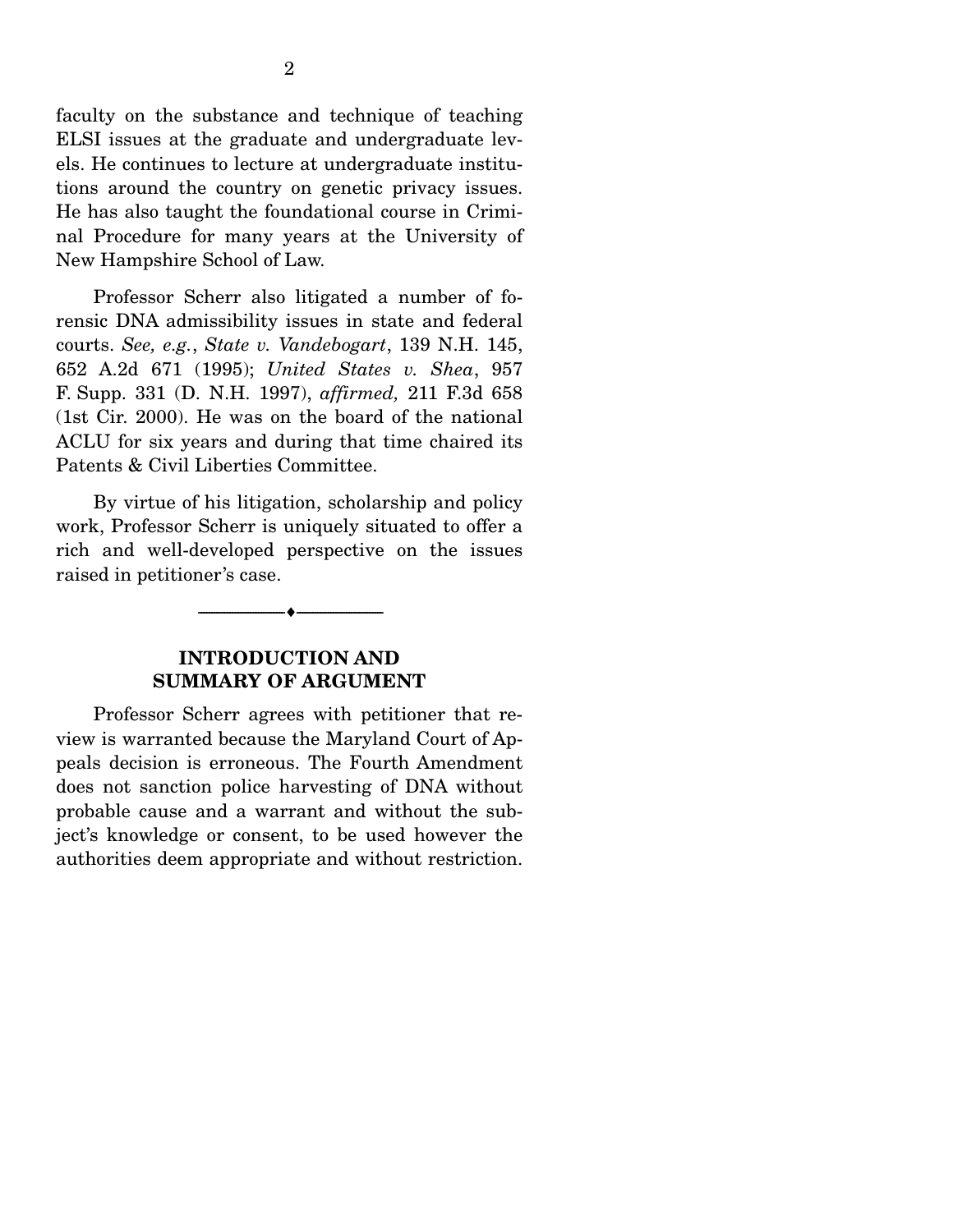The Maryland Court of Appeals' decision is contrary to the Supreme Court's jurisprudence as articulated in the *Riley v. California – Maryland v. King – United States v. Jones* trilogy. This case fits squarely in the center of the triangle formed by that trilogy. The petition should be accepted to remedy this conflict at the intersection of this Court's jurisprudence on the newest forensic technology and the Fourth Amendment.

 Professor Scherr also agrees with the petitioner that this Court should accept this petition to resolve a conflict between a Federal Court of Appeals and a state court of appeals. In *United States v. Davis*, 690 F.3d 226 (4th Cir. 2012), the Fourth Circuit found that the police implicated the suspect's Fourth Amendment privacy interest when it sought to obtain a DNA profile from his blood found on clothing it held legally. In this case the Maryland Court of Appeals found the opposite. As surreptitious harvesting cases continue to enter the criminal justice system, it is an opportune time for this Court to resolve this conflict and offer guidance to state and federal courts.

 $-\bullet-$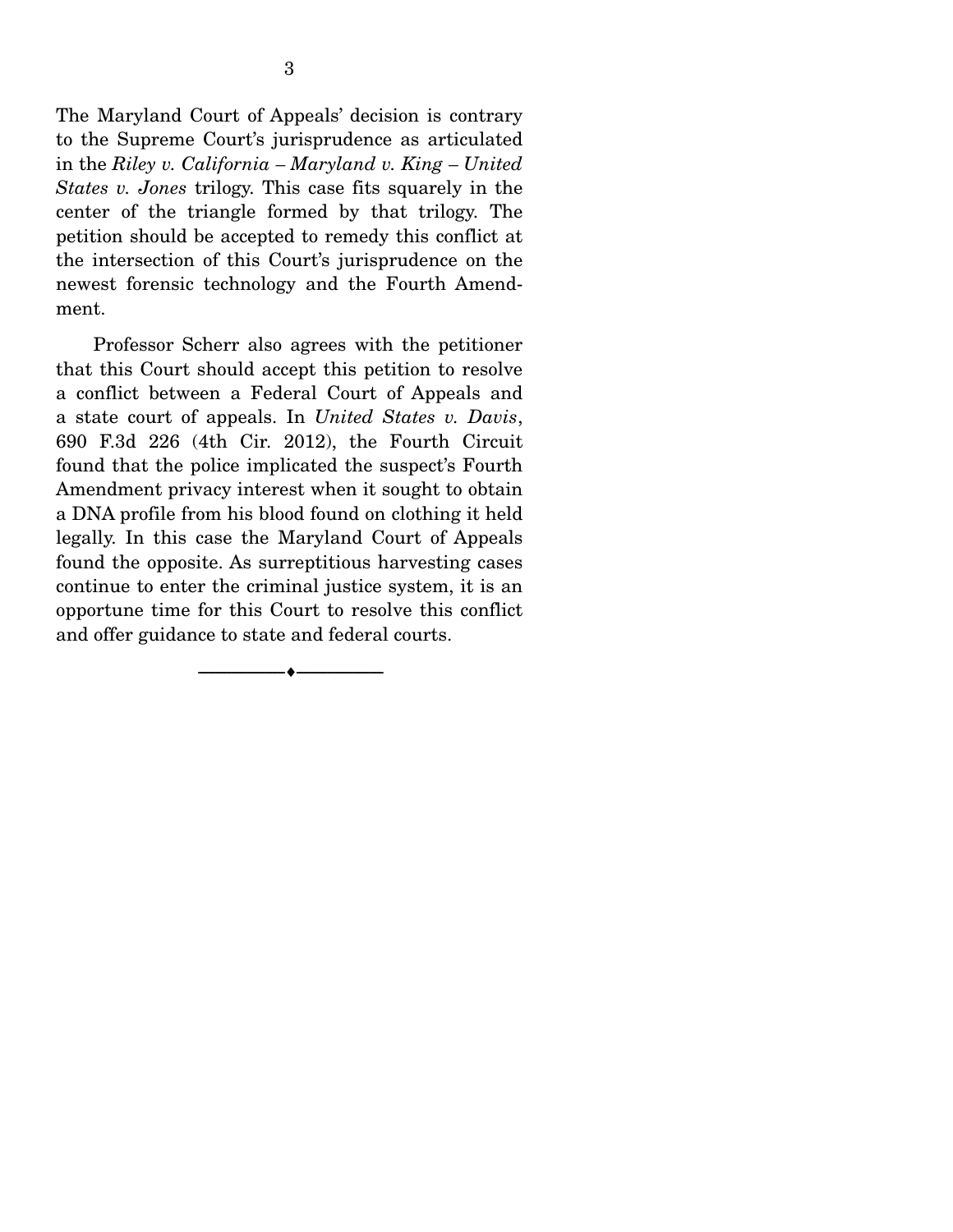#### **ARGUMENT**

# **I. The Maryland Court Of Appeals' Rule Is Contrary To This Court's Fourth Amendment Jurisprudence As Articulated In The**  *Riley-King-Jones* **Trilogy**

 This Court's recent jurisprudence in cases involving new and sophisticated technology elucidates a set of Fourth Amendment principles as to information that (A) has varying degrees of accessibility within an item; (B) is publicly available in some fashion; or (C) involves the potential for either controlled or uncontrolled data collection. The Maryland Court of Appeals decision in petitioner's case conflicts with that jurisprudence.

### **A.** *Riley v. California* **and Information Accessibility**

 In *Riley v. California*, 134 S. Ct. 2473 (2014), this Court found that, though the police had possession of an individual's cellphone legally under the searchincident-to-arrest doctrine, a search of the contents of that cellphone constituted an additional search which required either a warrant supported by probable cause or by a warrant exception to justify it constitutionally.

 In petitioner's case, petitioner's sweat replaces the *Riley* cellphone and petitioner's DNA replaces the contents of the cellphone. Otherwise, the circumstance is identical. Contrary to the Maryland Court of Appeals' holding that the DNA testing of the 13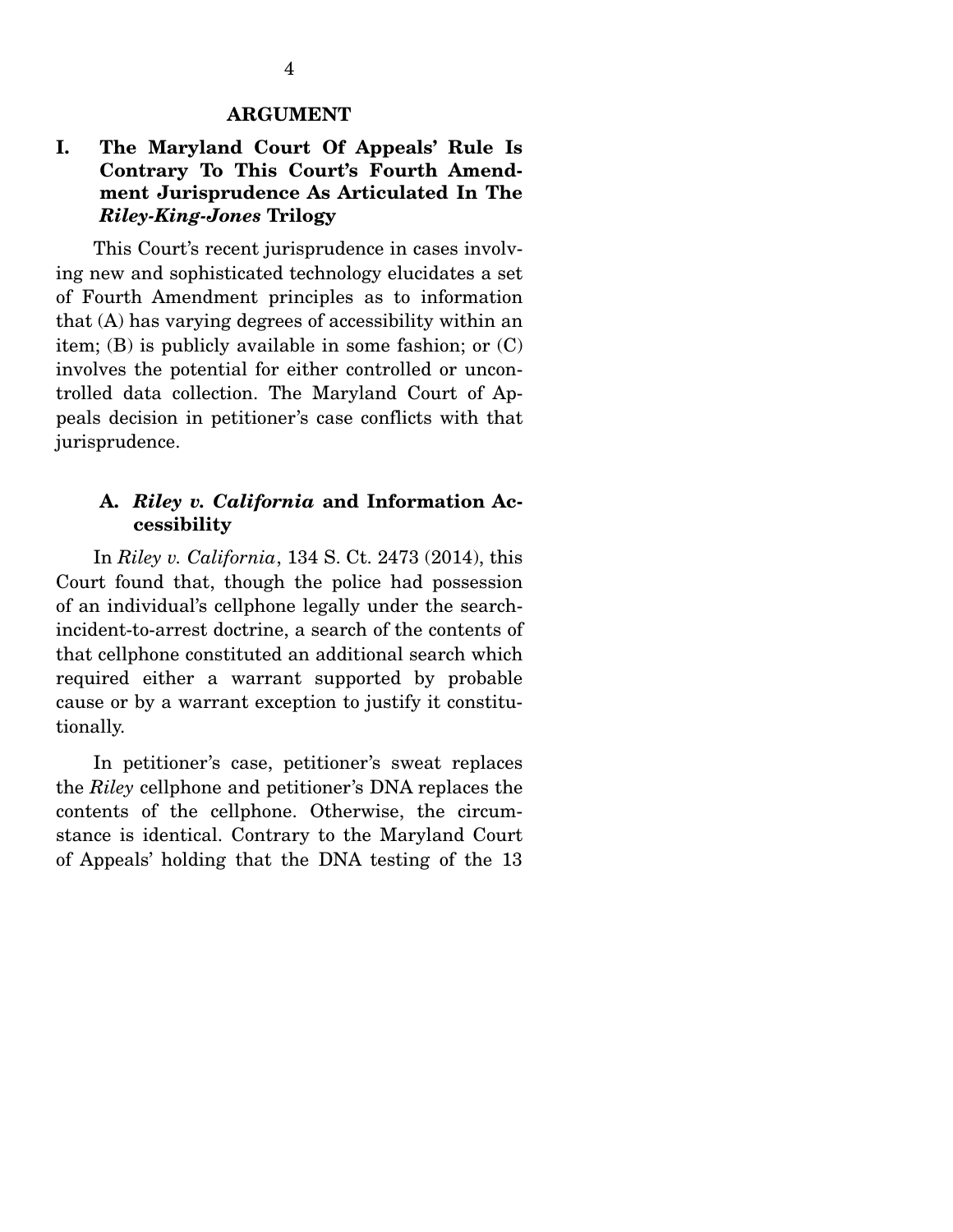identifying "junk" loci within one's genetic material, not obtained by means of a physical intrusion into the person's body, does not constitute a Fourth Amendment search, *Raynor v. Maryland,* 99 A.3d 753, 767 (Md. 2014), a search of the contents of one's sweat for DNA constitutes a search worthy of Fourth Amendment protection.

 In *Riley*, this Court identified (1) the "immense storage capacity" of a cellphone, *id.* at 2489; (2) the collection in one place of "many distinct types of information – an address, a note, a prescription, a bank statement, a video – that reveal much more in combination than any isolated record," *id.*; (3) that "the data on a phone can date back to the purchase of the phone, or even earlier," *id.*; (4) the "element of pervasiveness that characterizes cellphones," *id.* at 2490; and the "qualitatively different" nature of cellphone data, *id.*, among the several factors that distinguished cellphone contents from other physical records.

 The storage capacity of biological material for DNA is immense. Every cell has DNA and it contains all of an individual's DNA, not just the DNA of that "body part." In that DNA exists information that is intimate, personal, shared, predictive and powerful. Scherr, *supra*, at 493-504. It contains a kaleidoscope of one's identity that interacts passively and actively with the environment. And, it is not easily accessible; taken as a whole, it is unique; it is permanent and it exists at the core of one's physical being. *Id.* at 501.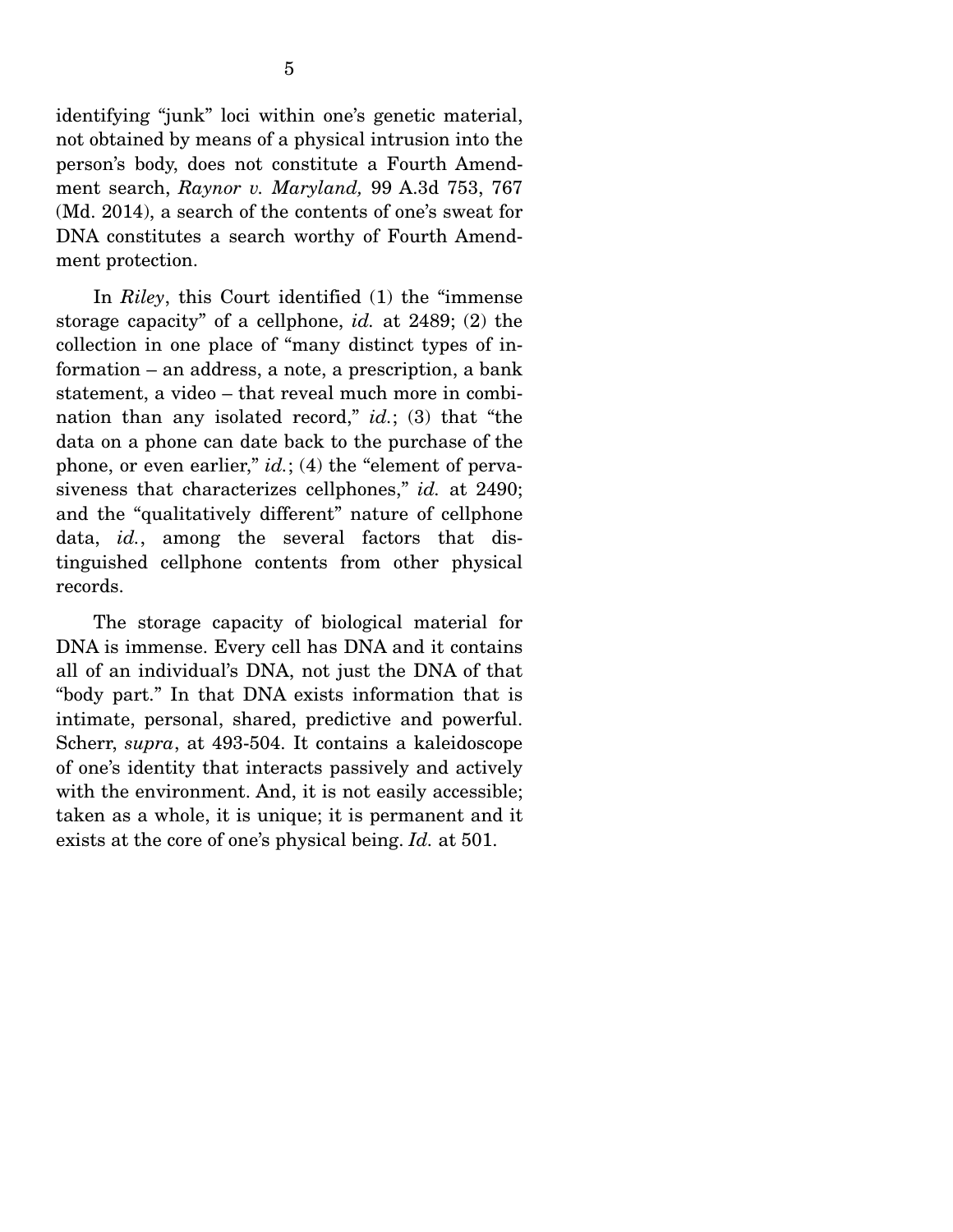To paraphrase this Court's language in *Riley*: DNA is not just another technological convenience. With all it contains and all it may reveal, it holds for many Americans "the privacies of life." The fact that technology now allows an individual to access such information does not make the information any less worthy of the protection for which the Founders fought. Our answer to the question of what police must do before searching for DNA in biological material seized legally is accordingly simple – get a warrant. *Riley,* 134 S. Ct. at 2494-95.

### **B.** *United States v. Jones* **and Publicly Available Information**

 In *Jones,* this Court concluded that the attachment of a Global Positioning System (GPS) tracking device to a vehicle, and subsequent use of that device to monitor the vehicle's movements on public streets, was a search within the meaning of the Fourth Amendment. Though the Court split on the justification for this conclusion, the result for the entire Court was premised on the principle that obtaining publicly available information – the suspect's whereabouts while in public – may constitute a search in spite of its public nature.

 Members of the Court took differing approaches to the public surveillance question. Justice Sotomayor and Justice Alito (joined by Justices Kagan, Kennedy and Breyer) in separate opinions expressed the view that "longer term GPS monitoring in investigations of most offenses impinges on expectations of privacy"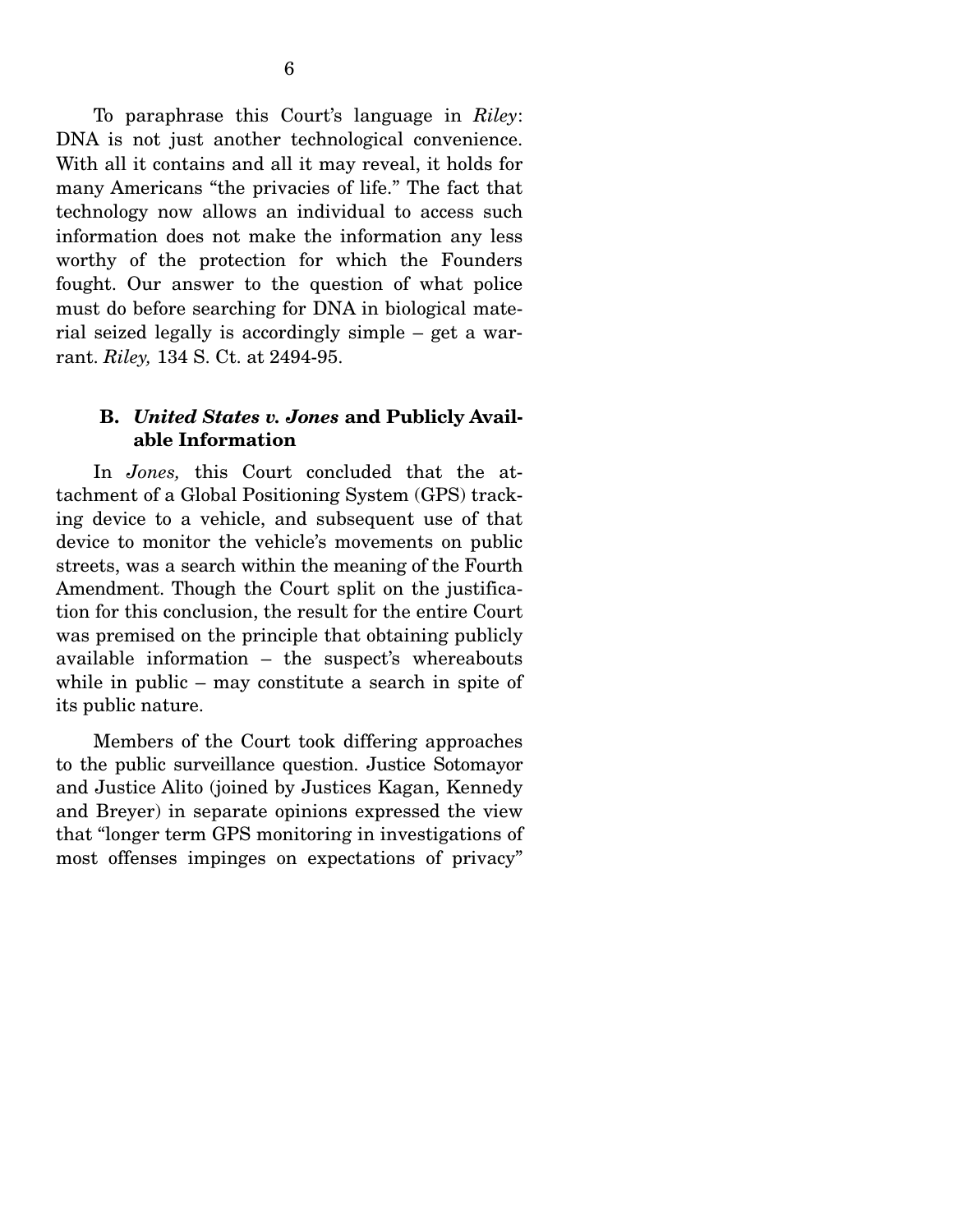while short-term monitoring did not. 132 S. Ct. at 955 (Sotomayor, J., concurring); *id.* at 964 (Alito, J., concurring). Justice Scalia, joined by Justices Roberts and Thomas, expressed the view that the public surveillance of the suspect combined with the trespassory intrusion on the suspect's jeep constituted a search. *Id.* at 954. He postponed the "vexing question" of what extent such monitoring merited Fourth Amendment protection.

 Even in light of the differing approaches, *Jones* effectively holds that the existence in public of that which is being searched does not disqualify it from Fourth Amendment protection. This is a notable addition of nuance to the Court's perspective in the iconic Fourth Amendment search case, *Katz v. United States,* 389 U.S. 347 (1967) where the Court said: "For the Fourth Amendment protects people, not places. What a person knowingly exposes to the public, even in his own home or office, is not a subject of Fourth Amendment protection." *Id.* at 352.

 By contrast, the Maryland Court of Appeals found that " ... [p]etitioner exposed to the public, albeit not to the naked eye, the identifying content of the genetic material he left on the armrests of the chair." *Raynor*, 99 A.3d at 94. This conclusion is in direct conflict with *Jones* (measurement of publicly available and very accessible "whereabouts") and with *Kyllo v. United States*, 533 U.S. 27 (2001) (measurement of publicly available, but less accessible "heat") where the police conduct constituted a search for Fourth Amendment purposes. By that standard,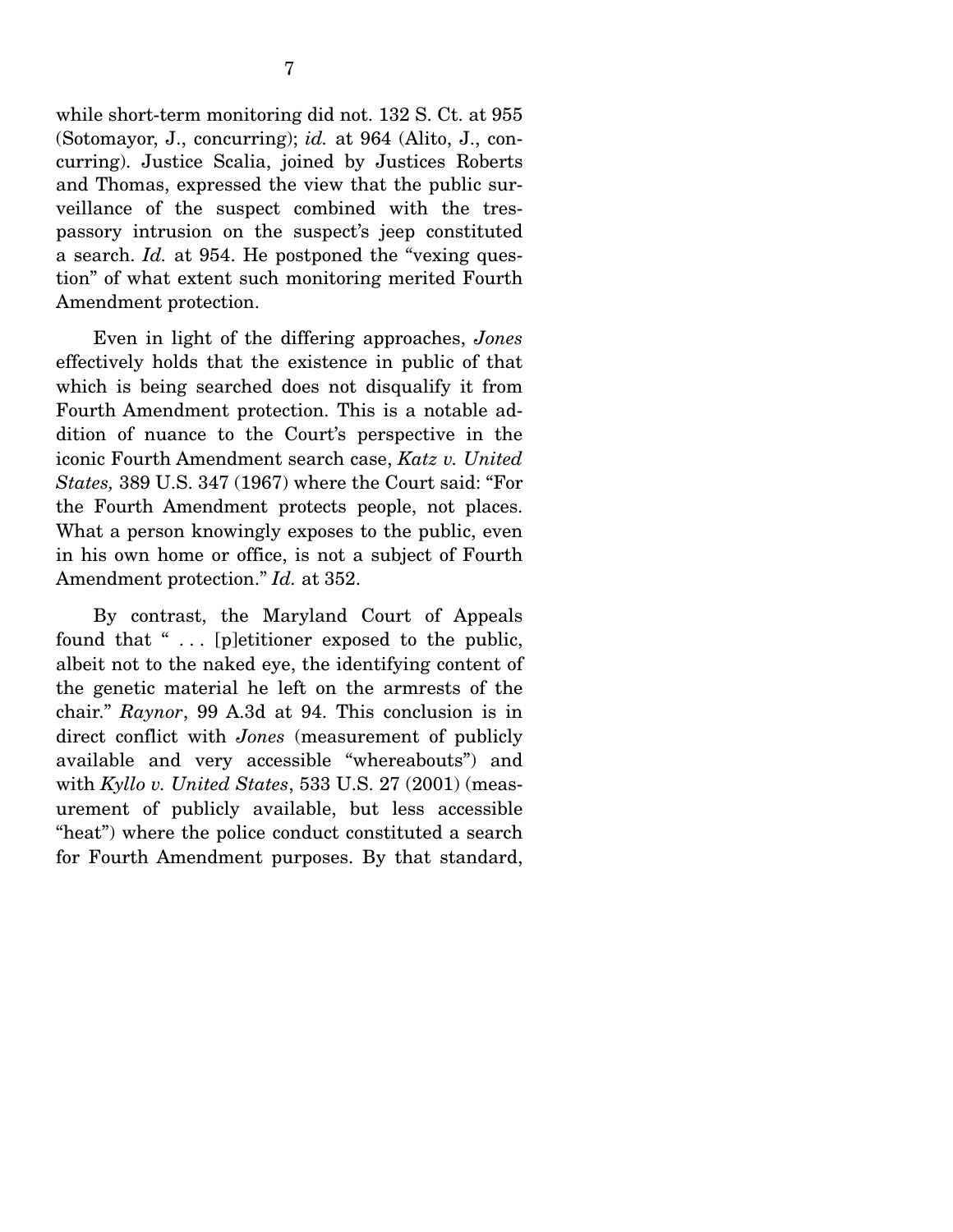the measurement of publicly available, though very much inaccessible, DNA in petitioner's case constitutes a constitutionally protected search.

# **C.** *Maryland v. King* **and Controlled/ Uncontrolled Data Collection**

 In *Maryland v. King,* 133 S. Ct. 1958 (2013), this Court directly confronted a DNA search case for the first time. It concluded that the police may acquire biological material via a buccal swab from one arrested for a crime in certain circumstances. The acquisition of the biological material and the mining for DNA constituted a search for Fourth Amendment purposes and was reasonable under the circumstances of that case.

 Those circumstances included a state statutory structure that regulated the DNA collection and use closely. The DNA could only be used for identification purposes and the analysis only looked at 13 standard STR loci. Familial and other types of searches were explicitly prohibited and the collection was part of the highly regulated CODIS system.

 In particular, this Court in *King* noted with approval its statements in prior cases as to how a statutory or regulatory scheme can allay privacy concerns related to data collection and chose not to speculate about its conclusions if such a scheme did not exist. It then described the next sequence of cases: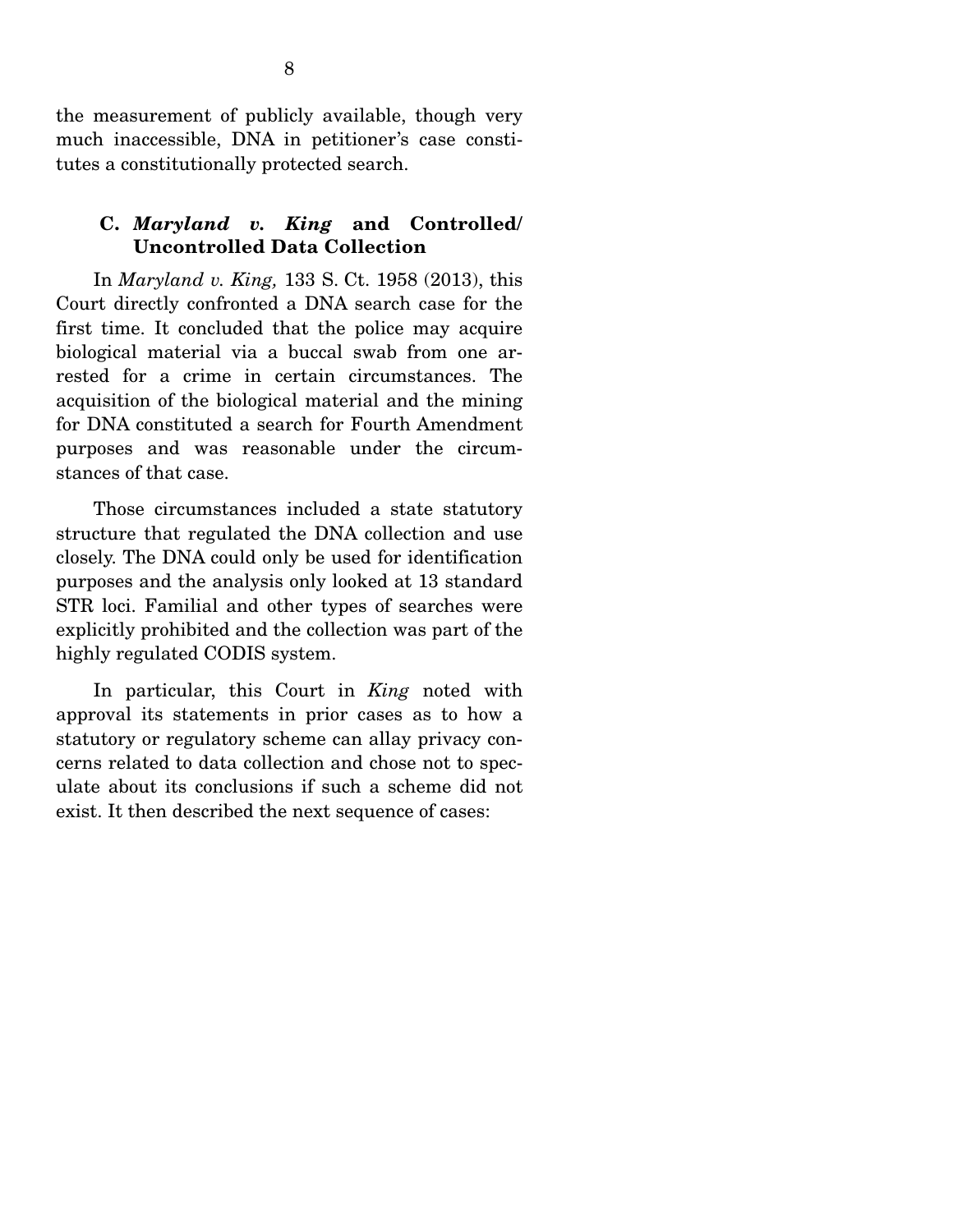If in the future police analyze samples to determine, for instance, an arrestee's predisposition for a particular disease or other hereditary factors not relevant to identity, that case would present additional privacy concerns not present here.

#### *Id.* at 1979.

 Petitioner's case is the first in that next sequence. Here, the police used the DNA to identify the petitioner as a possible contributor of the crime scene sample, a kind of identification purpose. But, unlike in *King,* no regulatory or statutory structure limited their use of petitioner's DNA. Like in *Kyllo*, the potential knowledge available from the DNA was broad and intrusive. In *King*, the search was limited to identifying information by a strict statutory scheme. In *Kyllo*, though the government contended that the search was constitutional because it was only searching for evidence of high-intensity lamps, 533 U.S. at 38, the Court expressed concern for the potential of the search to reveal intimate details of one's personal life within a protected space. *Id.* at 38-39.

 Further, unlike in *King,* where significant prohibitions existed on the storage and future use of the DNA, no prohibitions exist on the use of the DNA in this case or in future such cases. In fact, the city of Baltimore, Maryland has a database with the DNA of more than 3,000 homicide victims in it. Other local and county law enforcement authorities have also collected a variety of individuals' DNA in databases.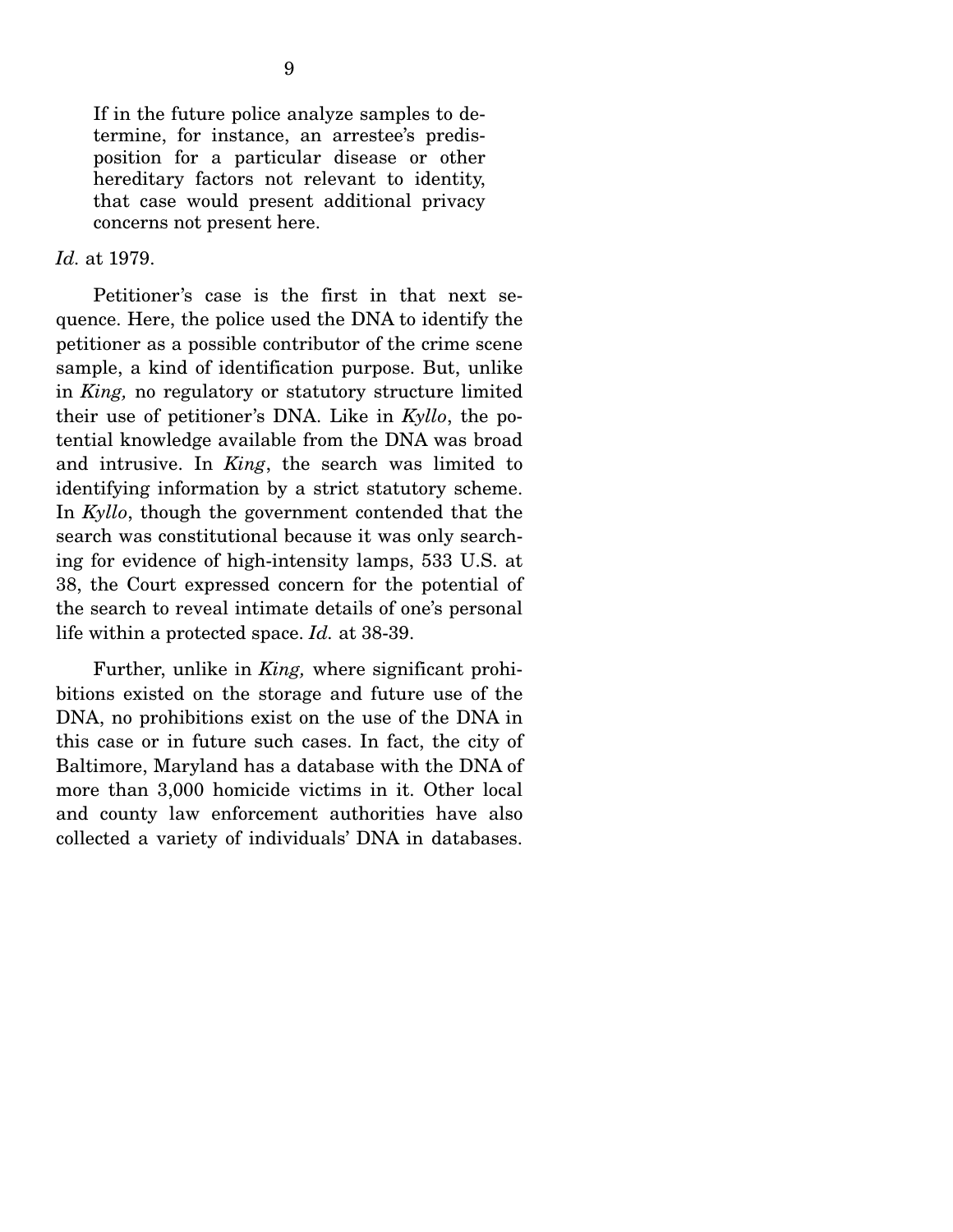"Police Agencies Are Assembling Records of DNA," *The New York Times,* June 12, 2013. And, this practice is not new. Scherr, *supra*, at 447.

 It is particularly noteworthy that the petitioner expressed that very concern to the police when they asked him for a sample of his DNA. *Certiorari Petition of Petitioner* at 3. Yet, without his knowledge and with his explicit refusal to consent, the police collected and searched his biological sample. No evidence exists in this case or other such cases as to the fate of the biological samples from the petitioner or others whose samples have been collected and searched.

 The Maryland Court of Appeals concluded "[t]hat Petitioner's DNA could have disclosed more intimate information is of no moment in the present case because there is no allegation that the police tested his DNA sample for that purpose." *Raynor*, 99 A.3d at 768. That conclusion conflicts with this Court's approach to the Fourth Amendment and data collection in *King –* controlled data collection and in *Kyllo –* the potential for uncontrolled data collection*. See also*, *Whalen v. Roe,* 429 U.S. 589 (1977) (strict statutory data protections obviate need for constitutional privacy analysis).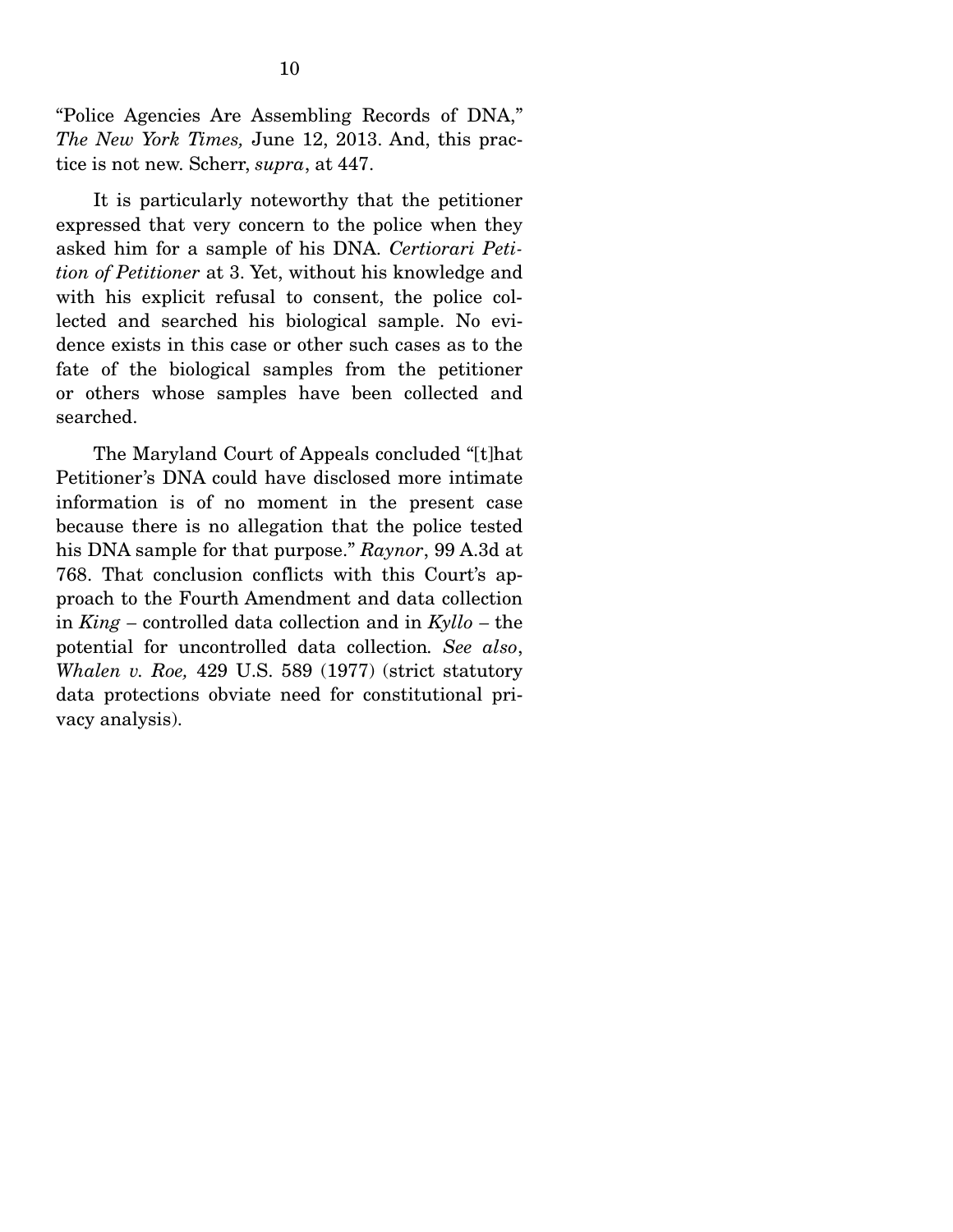# **II. The Maryland Court Of Appeals And The United States Court Of Appeals For The Fourth Circuit Decisions In Unregulated Surreptitious DNA Harvesting Cases Conflict And That Conflict Merits Resolution By This Court**

 In 2012, the Fourth Circuit Court of Appeals found that the extraction of Mr. Davis's DNA from clothing and the creation of a genetic profile constituted a search for Fourth Amendment purposes. In 2014, the Maryland Court of Appeals found that the extraction of Mr. Raynor's DNA from his sweat and the creation of a genetic profile did not constitute a search for Fourth Amendment purposes. The *Davis* and *Raynor* holdings represent an irreconcilable division between a federal appellate court and a state court of last resort. This Court should accept this petition to resolve this division in the interests of the administration of justice.

 The practice of surreptitious DNA harvesting is not new. It has been occurring at the least since the early 2000's. Scherr, *supra*, at 454-56. Almost without exception, courts have been deciding the issue using an abandonment theory (a question not at issue in this case), finding that no Fourth Amendmentprotected search occurred., *Id.* at 454-59 though the use of that theory has been questioned. *Id.* at 465-68.

 But, other than *Raynor,* the large majority of these cases preceded the *Riley-King-Jones* trilogy which together bring a fresh perspective to the practice as noted above. *Id.* at 454-59. A resolution of the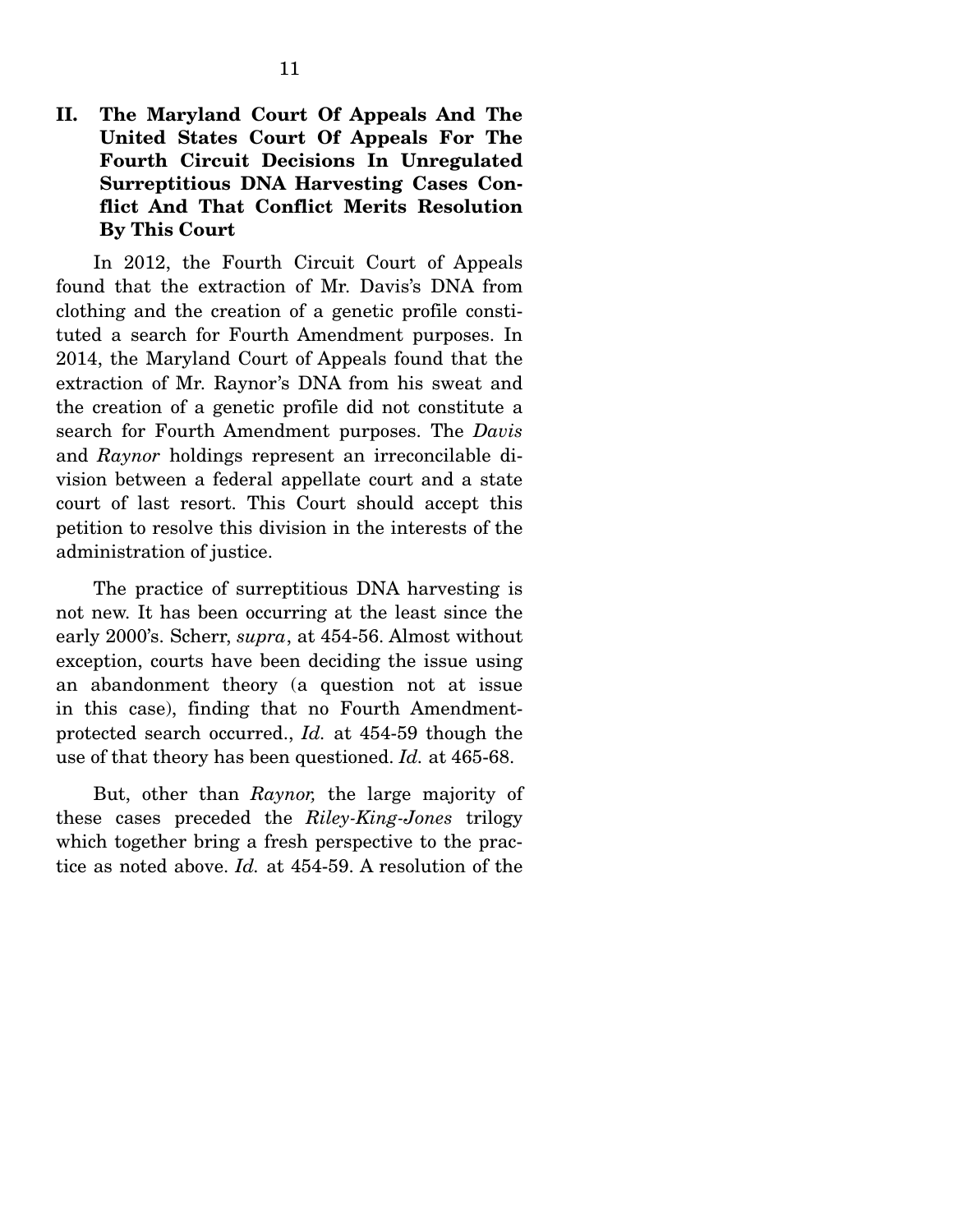*Davis*/*Raynor* conflict would bring much needed definition to a developing area.

 In addition, the practice of surreptitious harvesting is one of a number of practices that appear to be resulting in the development of the rogue DNA databases noted above. Other techniques have included acquiring and uploading DNA taken for the limited purpose of eliminating the donor as a suspect into a DNA database. Such databases of DNA samples – both biological and numerical – are not part of federal or state CODIS-regulated databases. They are completely unregulated and allow for whatever use law enforcement desires. *See, e.g.*, Stephen Mercer & Jessica Gabel, Shadow Dwellers: *The Underregulated World of State and Local DNA Databases*, 69 N.Y.U. Ann. Surv. Am. L. 639 (forthcoming 2014).

 Because surreptitious DNA harvesting occurs without probable cause or a warrant, no regulatory, statutory or constitutional check exists on such samples entering these unregulated databases. Acceptance of this petition provides the Court with an opportunity to evaluate one of the practices leading to constitutionally suspect rogue databases now growing around the country.

--------------------------------- ---------------------------------